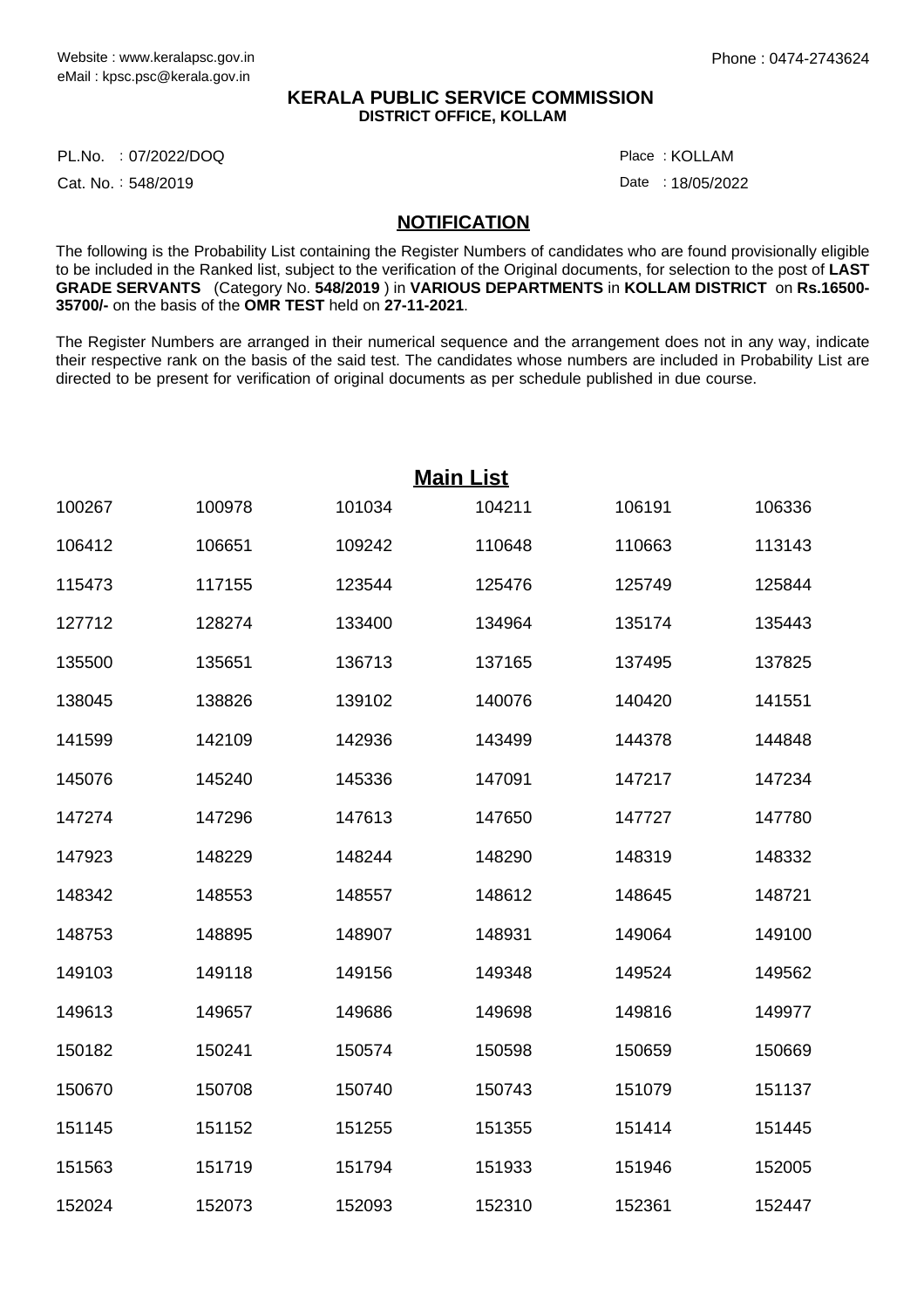| 152486 | 152502 | 152576 | 152578 | 152623 | 152774 |
|--------|--------|--------|--------|--------|--------|
| 152794 | 152815 | 152912 | 152925 | 152928 | 153004 |
| 153091 | 153401 | 153668 | 153897 | 154109 | 154213 |
| 154288 | 154369 | 154543 | 154547 | 154582 | 154664 |
| 154701 | 154728 | 154742 | 154779 | 154823 | 154885 |
| 154898 | 154995 | 155036 | 155041 | 155132 | 155146 |
| 155251 | 155417 | 155439 | 155740 | 155844 | 155959 |
| 155992 | 156002 | 156089 | 156257 | 156297 | 156567 |
| 156700 | 156755 | 156904 | 156941 | 157166 | 157264 |
| 157273 | 157314 | 157463 | 157621 | 157742 | 157863 |
| 157957 | 158073 | 158254 | 158267 | 158502 | 158653 |
| 158721 | 158726 | 158989 | 159038 | 159066 | 159094 |
| 159118 | 159131 | 159201 | 159384 | 159405 | 159417 |
| 159431 | 159434 | 159533 | 159564 | 159569 | 159764 |
| 160286 | 160324 | 160350 | 160356 | 160391 | 160424 |
| 160446 | 160455 | 160475 | 160541 | 160673 | 160724 |
| 160759 | 160796 | 160811 | 160822 | 160969 | 160976 |
| 161024 | 161035 | 161060 | 161111 | 161165 | 161195 |
| 161263 | 161300 | 161309 | 161314 | 161405 | 161418 |
| 161423 | 161534 | 161555 | 161565 | 161574 | 161691 |
| 161700 | 161776 | 161825 | 161828 | 161865 | 161918 |
| 162008 | 162021 | 162025 | 162167 | 162227 | 162230 |
| 162243 | 162281 | 162328 | 162398 | 162434 | 162482 |
| 162495 | 162501 | 162554 | 162582 | 162636 | 162710 |
| 162724 | 162746 | 162771 | 162788 | 162863 | 162875 |
| 162880 | 162890 | 162906 | 162914 | 162943 | 162964 |
| 163045 | 163069 | 163093 | 163110 | 163150 | 163193 |
| 163223 | 163353 | 163381 | 163394 | 163420 | 163440 |
| 163518 | 163584 | 163635 | 163639 | 163712 | 163722 |
| 163784 | 163815 | 163820 | 163899 | 163948 | 164095 |
| 164151 | 164235 | 164355 | 164394 | 164796 | 164898 |
| 165212 | 165213 | 165283 | 165344 | 165347 | 165373 |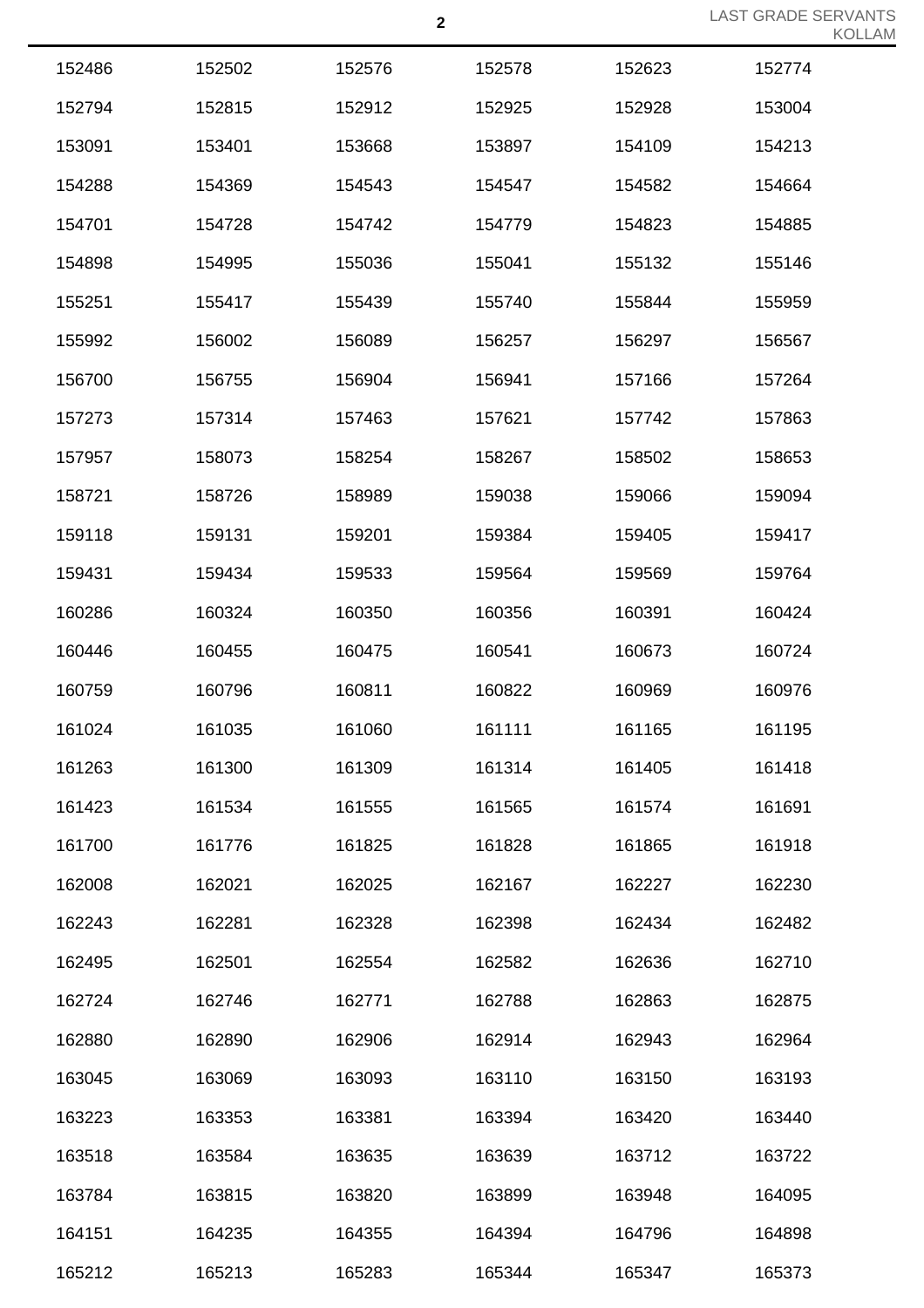|        |        |        | $\mathbf 3$ |        | LAST GRADE SEF |
|--------|--------|--------|-------------|--------|----------------|
| 165520 | 165704 | 165746 | 165764      | 165995 | 166043         |
| 166052 | 166061 | 166185 | 166200      | 166281 | 166286         |
| 166336 | 166342 | 166398 | 166407      | 166461 | 166491         |
| 166505 | 166567 | 166573 | 166614      | 166637 | 166682         |
| 166698 | 166966 | 167042 | 167048      | 167061 | 167097         |
| 167110 | 167123 | 167156 | 167189      | 167341 | 167432         |
| 167436 | 167449 | 167493 | 167634      | 167770 | 167834         |
| 167878 | 168001 | 168004 | 168153      | 168166 | 168171         |
| 168229 | 168277 | 168279 | 168301      | 168318 | 168347         |
| 168362 | 168366 | 168382 | 168412      | 168438 | 168520         |
| 168537 | 168569 | 168584 | 168594      | 168622 | 168678         |
| 168721 | 168727 | 168976 | 168977      | 168992 | 169005         |
| 169040 | 169064 | 169072 | 169084      | 169094 | 169112         |
| 169193 | 169272 | 169299 | 169308      | 169322 | 169335         |
| 169376 | 169391 | 169482 | 169490      | 169491 | 169513         |
| 169615 | 169801 | 169872 | 169905      | 169910 | 169989         |
| 170006 | 170044 | 170125 | 170144      | 170235 | 170271         |
| 170298 | 170368 | 170396 | 170414      | 170644 | 170767         |
| 170778 | 170912 | 170916 | 170988      | 171009 | 171023         |
| 171049 | 171087 | 171105 | 171256      | 171323 | 171359         |
| 171391 | 171650 | 171658 | 171730      | 171788 | 171811         |
| 171861 | 172039 | 172066 | 172078      | 172256 | 172288         |
| 172329 | 172363 | 172404 | 172441      | 172585 | 172636         |
| 172658 | 172811 | 172847 | 172876      | 172952 | 173039         |
| 173047 | 173073 | 173082 | 173126      | 173171 | 173261         |
| 173270 | 173295 | 173326 | 173415      | 173421 | 173491         |
| 173495 | 173523 | 173613 | 173626      | 173641 | 173669         |
| 173727 | 173774 | 173905 | 173922      | 173992 | 174000         |
| 174011 | 174074 | 174190 | 174197      | 174215 | 174225         |
| 174327 | 174404 | 174412 | 174419      | 174483 | 174484         |
| 174503 | 174505 | 174513 | 174532      | 174540 | 174541         |
| 174546 | 174654 | 174719 | 174737      | 174745 | 174804         |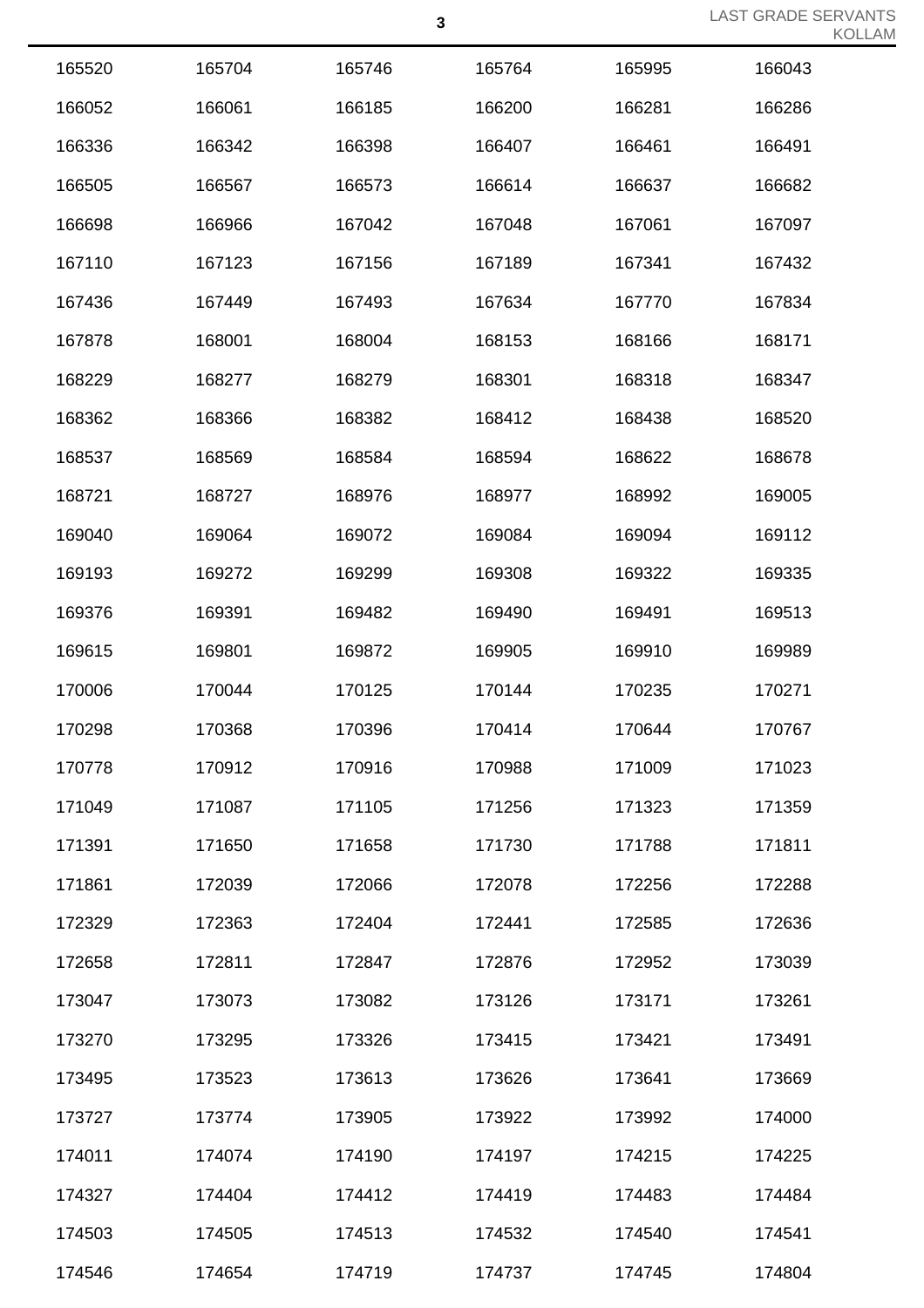| 174805 | 174861 | 174877 | 174909 | 174991 | 175029          |
|--------|--------|--------|--------|--------|-----------------|
| 175036 | 175106 | 175108 | 175174 | 175220 | 175252          |
| 175253 | 175425 | 175486 | 175653 | 175676 | 175687          |
| 175745 | 175879 | 175966 | 176039 | 176342 | 176434          |
| 176481 | 176590 | 176620 | 176658 | 176699 | 176712          |
| 176765 | 176790 | 176842 | 176858 | 176885 | 176931          |
| 176940 | 176957 | 177016 | 177129 | 177165 | 177277          |
| 177370 | 177401 | 177403 | 177437 | 177536 | 177663          |
| 177754 | 177770 | 177931 | 177941 | 177991 | 178016 DA-LD/CP |
| 178162 | 178187 | 178332 | 178374 | 178415 | 178425          |
| 178448 | 178523 | 178562 | 178590 | 178689 | 178790          |
| 178816 | 178836 | 178912 | 178947 | 178987 | 179579          |
| 179637 | 179690 | 179802 | 179917 | 179957 | 180080          |
| 180123 | 180142 | 180351 | 180379 | 180380 | 180388          |
| 180488 | 180496 | 180601 | 180616 | 180640 | 180700          |
| 180709 | 180724 | 180790 | 180795 | 180857 | 180858          |
| 183853 | 185018 | 187442 | 188102 | 192903 | 199084          |
| 203279 | 209633 | 210274 | 221281 | 295344 | 301365          |
|        |        |        |        |        |                 |

## **Supplementary List Ezhava/Thiyya/Billava**

| 104831          | 112977 | 124405 | 128785 | 147165 | 147466 |
|-----------------|--------|--------|--------|--------|--------|
| 147716 DA-LD/CP | 147961 | 148002 | 148056 | 148090 | 148294 |
| 148998          | 149066 | 149176 | 149357 | 149601 | 150101 |
| 150632          | 150781 | 150915 | 151449 | 151463 | 151725 |
| 151898          | 152105 | 152780 | 153416 | 154317 | 156137 |
| 156159          | 156160 | 156393 | 156731 | 157093 | 157202 |
| 157280          | 157459 | 157630 | 157857 | 158088 | 158165 |
| 158561          | 158586 | 158976 | 159051 | 159673 | 159813 |
| 160115          | 160132 | 160178 | 160193 | 160480 | 160626 |
| 160716          | 160735 | 161807 | 162009 | 162208 | 162765 |
| 162843          | 163743 | 163891 | 163940 | 164074 | 164340 |
| 164724          | 164830 | 165010 | 165157 | 165274 | 165362 |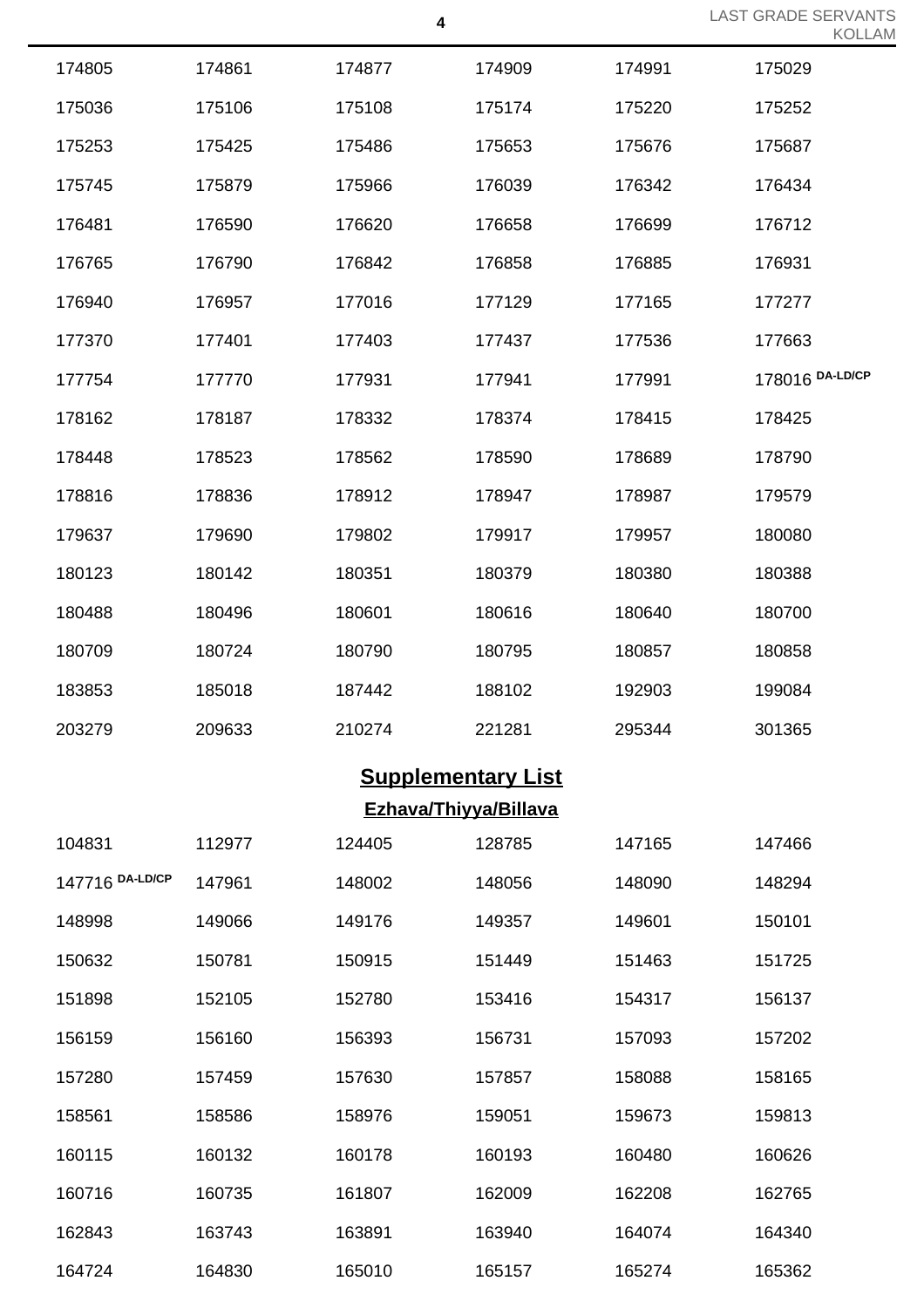|        |        |        | $\overline{\mathbf{5}}$ |                 | <b>LAST GRADE SERVANTS</b><br><b>KOLLAM</b> |
|--------|--------|--------|-------------------------|-----------------|---------------------------------------------|
| 165393 | 165655 | 165872 | 165974                  | 166180          | 166751                                      |
| 166753 | 167010 | 168108 | 168351                  | 168365          | 169236                                      |
| 171139 | 171274 | 171552 | 171689                  | 172267          | 172882                                      |
| 173011 | 173272 | 173305 | 173851                  | 174515          | 174572                                      |
| 175705 | 176835 | 176875 | 177274                  | 177385          | 177587                                      |
| 178126 | 178638 | 178665 | 178726                  | 178859          | 179815                                      |
| 180199 | 180853 | 194748 |                         |                 |                                             |
|        |        |        | <b>Scheduled Caste</b>  |                 |                                             |
| 120078 | 134578 | 141049 | 147363                  | 148167          | 149805                                      |
| 151599 | 151693 | 153225 | 153518                  | 154467          | 155077                                      |
| 155424 | 156570 | 156696 | 157919                  | 159209          | 159293                                      |
| 159952 | 161239 | 161610 | 162471                  | 162598          | 163892                                      |
| 164168 | 164266 | 164572 | 164706                  | 164913 DA-LD/CP | 164962                                      |
| 164986 | 165544 | 166005 | 166053                  | 166349          | 166463                                      |
| 166652 | 167208 | 167238 | 167696                  | 167757          | 168067                                      |
| 168515 | 168913 | 169018 | 169055                  | 169061          | 169062                                      |
| 169265 | 169441 | 169448 | 169478                  | 169619          | 169637                                      |
| 169712 | 170602 | 171387 | 171668                  | 172586          | 173521                                      |
| 173551 | 174006 | 174173 | 175035                  | 175401          | 175961                                      |
| 176106 | 176599 | 177306 | 177561                  | 178131          | 179086                                      |
| 179555 | 179858 | 180074 | 180526                  | 183105          | 188717 DA-LD/CP                             |
| 198967 | 208677 |        |                         |                 |                                             |
|        |        |        | <b>Scheduled Tribe</b>  |                 |                                             |
| 100715 | 101180 | 105156 | 106196                  | 106486          | 108486                                      |
| 108797 | 108837 | 110094 | 110407                  | 111555          | 115051                                      |
| 117710 | 122702 | 122801 | 123768                  | 123947          | 124319                                      |
| 127276 | 129847 | 130524 | 131042                  | 131703          | 132603                                      |
| 134433 | 137362 | 143239 | 143348                  | 143918          | 147468                                      |
| 149526 | 151731 | 152838 | 153339                  | 153552          | 154418                                      |
| 155586 | 156680 | 157361 | 157399                  | 157425          | 157536                                      |
| 158853 | 161176 | 161216 | 163696                  | 165094          | 165582                                      |
| 168588 | 168592 | 170167 | 171738                  | 174594          | 176438                                      |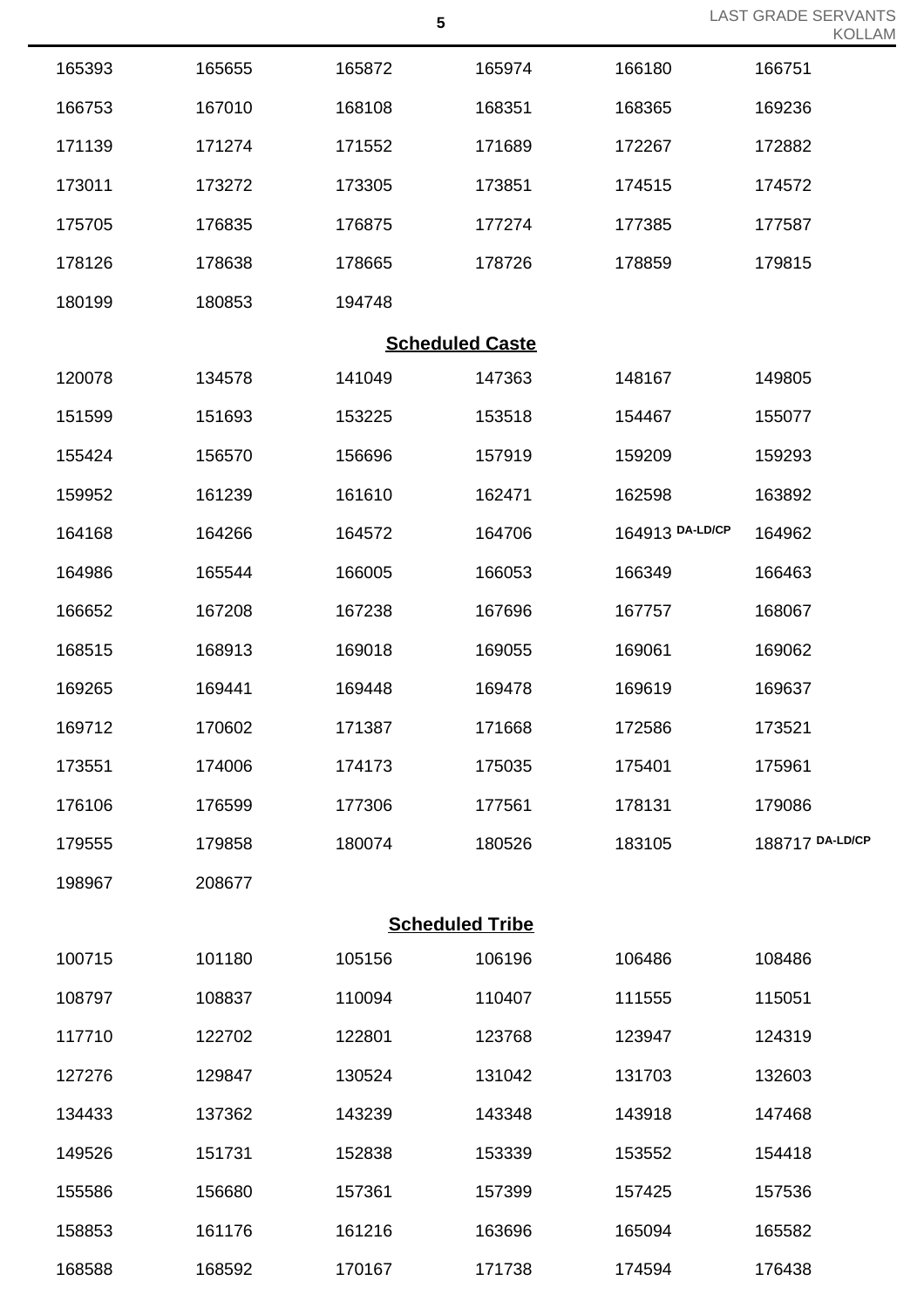|               |        |        | $\bf 6$                    |        | <b>LAST GRADE SERVANTS</b><br><b>KOLLAM</b> |  |  |  |  |
|---------------|--------|--------|----------------------------|--------|---------------------------------------------|--|--|--|--|
| 176750        | 176929 | 179047 | 196239                     | 196663 | 225246                                      |  |  |  |  |
| 226862        | 227858 | 227999 | 229218                     | 231154 | 234706                                      |  |  |  |  |
| 234950        | 241425 | 345750 | 346669                     | 349582 | 350886                                      |  |  |  |  |
| 351154        | 353104 | 354058 | 355450                     | 375261 | 377581                                      |  |  |  |  |
| 381973        | 382296 |        |                            |        |                                             |  |  |  |  |
| <b>Muslim</b> |        |        |                            |        |                                             |  |  |  |  |
| 100803        | 109418 | 147623 | 147679                     | 148245 | 149512                                      |  |  |  |  |
| 149538        | 149690 | 149769 | 149880                     | 150326 | 150964                                      |  |  |  |  |
| 151153        | 151230 | 151751 | 152559                     | 153109 | 153317                                      |  |  |  |  |
| 154260        | 154574 | 154839 | 154932                     | 155384 | 155411                                      |  |  |  |  |
| 155418        | 155565 | 155788 | 155843                     | 156133 | 156282                                      |  |  |  |  |
| 156759        | 157060 | 157160 | 157186                     | 157307 | 157402                                      |  |  |  |  |
| 158006        | 158171 | 159007 | 159136                     | 159267 | 159317                                      |  |  |  |  |
| 160473        | 160548 | 161607 | 162035                     | 163273 | 163276                                      |  |  |  |  |
| 163773        | 163791 | 164059 | 164279                     | 164448 | 164652                                      |  |  |  |  |
| 165003        | 165049 | 165979 | 166599                     | 168040 | 168206                                      |  |  |  |  |
| 168323        | 168577 | 168852 | 169503                     | 170010 | 170837                                      |  |  |  |  |
| 171060        | 171117 | 171459 | 171549                     | 171673 | 171898                                      |  |  |  |  |
| 171925        | 171991 | 172174 | 172982                     | 173216 | 173250                                      |  |  |  |  |
| 173634        | 174066 | 174269 | 174690                     | 174704 | 175684                                      |  |  |  |  |
| 175823        | 175863 | 176174 | 176705                     | 177108 | 177560                                      |  |  |  |  |
| 178085        | 178090 | 178274 | 178434                     | 178480 | 178723                                      |  |  |  |  |
| 180575        | 180595 | 193423 | 226443                     | 321025 |                                             |  |  |  |  |
|               |        |        | <b>Latin Catholics/A.I</b> |        |                                             |  |  |  |  |
| 111271        | 137341 | 138058 | 146349                     | 148171 | 148956                                      |  |  |  |  |
| 149062        | 154399 | 154720 | 156395                     | 157003 | 157870                                      |  |  |  |  |
| 157900        | 158818 | 159006 | 159028                     | 159611 | 162060                                      |  |  |  |  |
| 162836        | 163426 | 164010 | 164217 DA-LD/CP            | 164364 | 164513                                      |  |  |  |  |
| 165199        | 166879 | 166947 | 167425                     | 167836 | 168338                                      |  |  |  |  |
| 169901        | 170890 | 172056 | 172945                     | 174517 | 174766                                      |  |  |  |  |
| 175145        | 177398 | 179942 | 180278                     |        |                                             |  |  |  |  |

LAST GRADE SERVANTS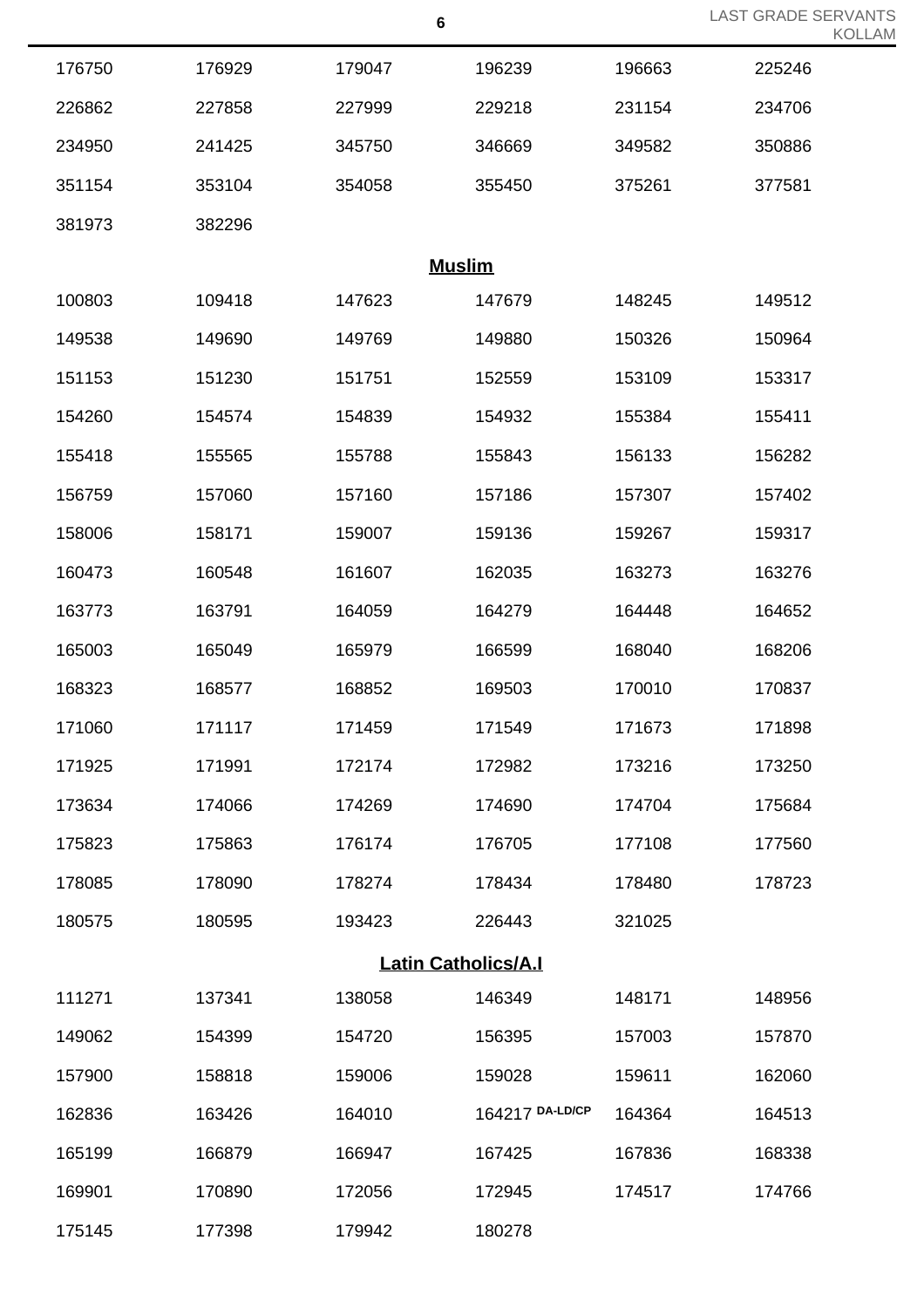| <b>OBC</b> |        |                   |                                                 |        |        |  |  |
|------------|--------|-------------------|-------------------------------------------------|--------|--------|--|--|
| 106478     | 110127 | 128051            | 142589                                          | 143165 | 144432 |  |  |
| 147269     | 147564 | 149095            | 149827                                          | 150141 | 150264 |  |  |
| 150976     | 152625 | 153145            | 153605                                          | 153621 | 155537 |  |  |
| 156033     | 157289 | 157678            | 157756                                          | 158333 | 158585 |  |  |
| 158936     | 159447 | 161978            | 164893                                          | 166562 | 167012 |  |  |
| 167261     | 167466 | 168010            | 168112                                          | 168827 | 168938 |  |  |
| 169578     | 169644 | 170306            | 171054                                          | 171582 | 172364 |  |  |
| 172461     | 172984 | 173027            | 173099                                          | 174539 | 174752 |  |  |
| 175013     | 175233 | 175797            | 175929                                          | 176385 | 176616 |  |  |
| 178720     | 178858 | 179072            | 179439                                          | 180560 | 180765 |  |  |
|            |        | <u>Viswakarma</u> |                                                 |        |        |  |  |
| 124617     | 133435 | 140368            | 151307                                          | 151998 | 157050 |  |  |
| 157704     | 158490 | 161562            | 162159                                          | 163648 | 166331 |  |  |
| 167373     | 167758 | 170153            | 172614                                          | 173528 | 174064 |  |  |
| 175664     | 180343 |                   |                                                 |        |        |  |  |
|            |        | <b>SIUC Nadar</b> |                                                 |        |        |  |  |
| 104999     | 106751 | 111405            | 113908                                          | 127213 | 131398 |  |  |
| 135119     | 135657 | 137214            | 138091                                          | 138243 | 138465 |  |  |
| 139712     | 139789 | 141867            | 144422                                          | 144663 | 144916 |  |  |
| 145436     | 146375 |                   |                                                 |        |        |  |  |
|            |        |                   | <b>Scheduled Caste Converts to Christianity</b> |        |        |  |  |
| 105019     | 117313 | 136587            | 149024                                          | 149465 | 151442 |  |  |
| 152916     | 154225 | 157437            | 159485                                          | 164382 | 168972 |  |  |
| 173526     | 173747 | 174005            | 176348                                          | 178746 | 180518 |  |  |
| 183965     | 224863 |                   |                                                 |        |        |  |  |
|            |        | <b>Dheevara</b>   |                                                 |        |        |  |  |
| 147218     | 149845 | 150846            | 151410                                          | 153418 | 157016 |  |  |
| 158071     | 159432 | 161213            | 162619                                          | 165275 | 166664 |  |  |
| 171194     | 173363 | 173840            | 174590                                          | 176816 | 177123 |  |  |

195418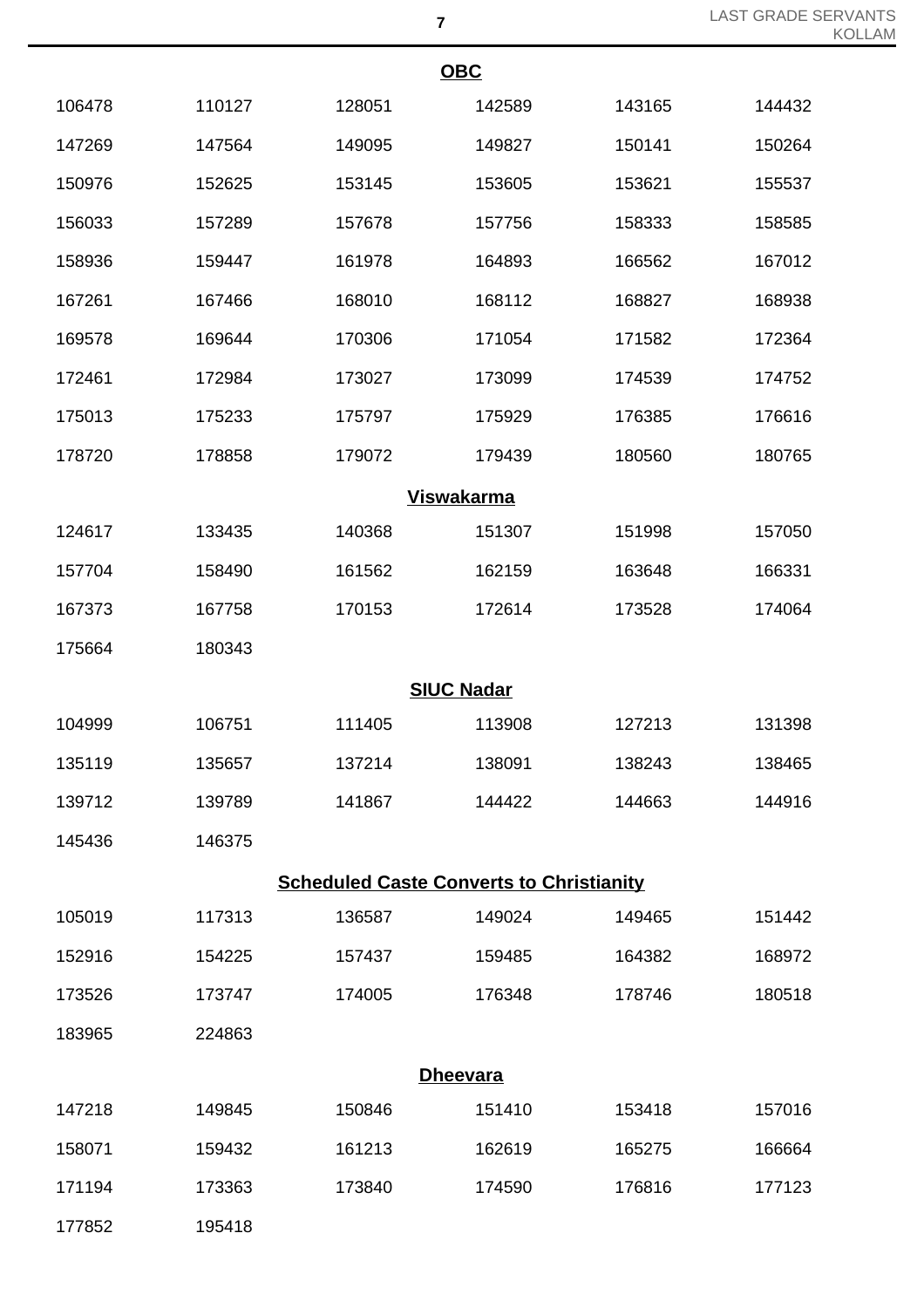| <b>Hindu Nadar</b>                           |                                                                |                           |                 |                 |                 |  |  |  |
|----------------------------------------------|----------------------------------------------------------------|---------------------------|-----------------|-----------------|-----------------|--|--|--|
| 103548                                       | 104579                                                         | 128404                    | 131460          | 142213          | 145637          |  |  |  |
| 150259                                       | 151312                                                         | 172390                    | 179735          |                 |                 |  |  |  |
|                                              | <b>List of Differently Abled Candidates for 3% Reservation</b> |                           |                 |                 |                 |  |  |  |
|                                              | <u>Low Vision</u>                                              |                           |                 |                 |                 |  |  |  |
| 147129 DA-LV                                 | 147300 DA-LV                                                   | 147518 DA-LV              | 148312 DA-LV    | 148509 DA-LV    | 148702 DA-LV    |  |  |  |
| 164206 DA-LV                                 | 164418 DA-LV                                                   | 164906 DA-LV              | 165101 DA-LV    | 165305 DA-LV    | 171411 DA-LV    |  |  |  |
| 172499 DA-LV                                 | 172502 DA-LV                                                   | 172514 DA-LV              | 178299 DA-LV    | 179003 DA-LV    | 180876 DA-LV    |  |  |  |
|                                              |                                                                | <b>Hearing Impairment</b> |                 |                 |                 |  |  |  |
| 130267 DA-HI                                 | 147115 DA-HI                                                   | 147123 DA-HI              | 147130 DA-HI    | 147305 DA-HI    | 147701 DA-HI    |  |  |  |
| 147911 DA-HI                                 | 148304 DA-HI                                                   | 149010 DA-HI              | 160000 DA-HI    | 164908 DA-HI    | 165116 DA-HI    |  |  |  |
| 171705 DA-HI                                 | 171709 DA-HI                                                   | 177599 DA-HI              | 177607 DA-HI    | 178308 DA-HI    | 181070 DA-HI    |  |  |  |
| <b>Locomotor Disability / Cerebral Palsy</b> |                                                                |                           |                 |                 |                 |  |  |  |
| 131559 DA-LD/CP                              | 147716 DA-LD/CP                                                | 147912 DA-LD/CP           | 148109 DA-LD/CP | 148306 DA-LD/CP | 148510 DA-LD/CP |  |  |  |
| 160210 DA-LD/CP                              | 164201 DA-LD/CP                                                | 164217 DA-LD/CP           | 164417 DA-LD/CP | 164604 DA-LD/CP | 164913 DA-LD/CP |  |  |  |
| 171417 DA-LD/CP                              | 172310 DA-LD/CP                                                | 178016 DA-LD/CP           | 178302 DA-LD/CP | 178305 DA-LD/CP | 188717 DA-LD/CP |  |  |  |